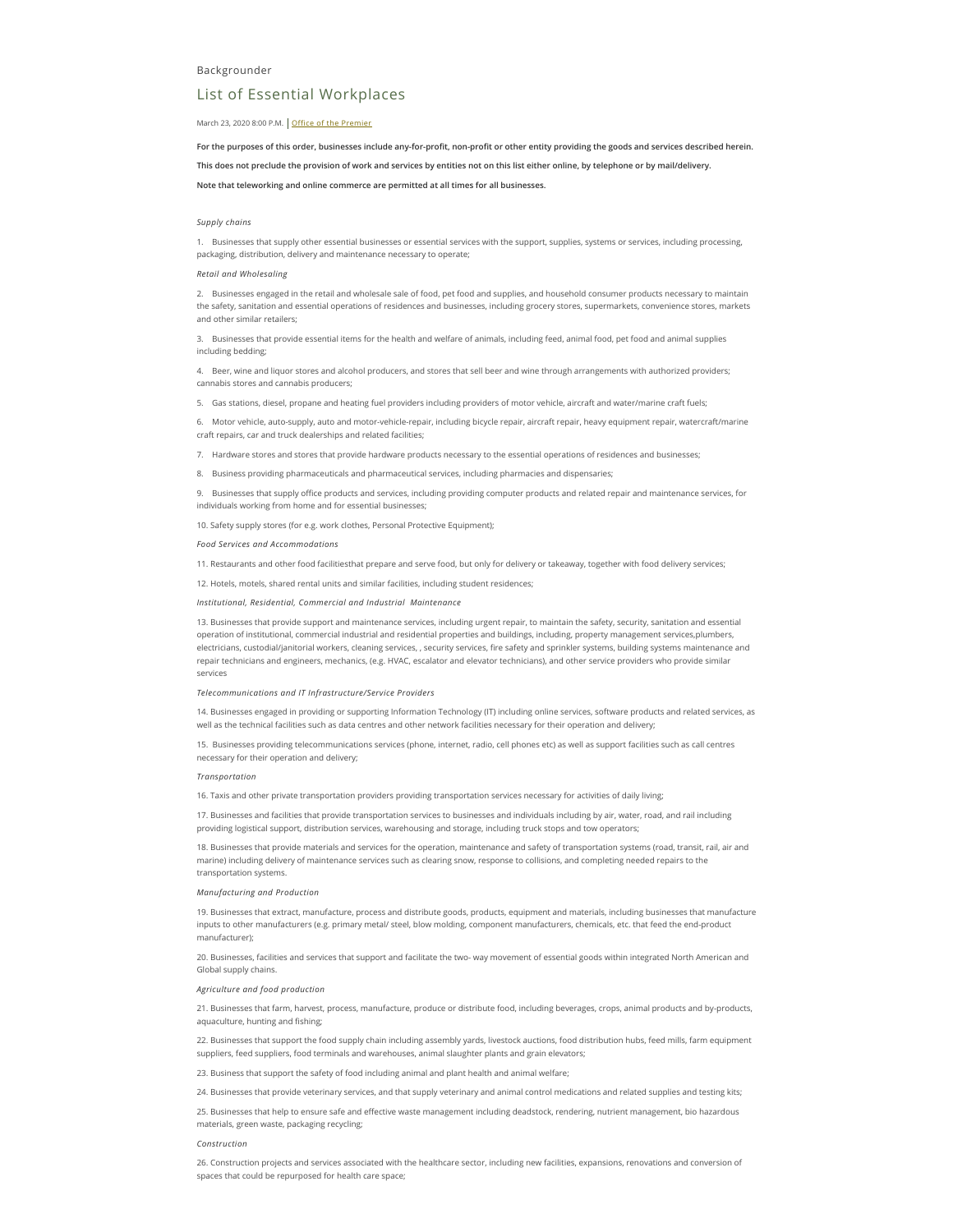27. Construction projects and services required to ensure safe and reliable operations of critical provincial infrastructure, including transit, transportation, energy and justice sectors beyond the day-to-day maintenance;

28. Construction work and services, including demolition services, in the industrial, commercial, institutional and residential sectors;

29. Construction work and services that supports health and safety environmental rehabilitation projects

*Financial activities*

30. Capital markets (e.g., the TSX);

31. Banking & Activities related to Credit Intermediation; credit unions;

32. Insurance;

33. Businesses that provide pension services and employee benefits services;

34. Businesses that provide financial services including payment processing, the payroll division of any employer (as defined by the *Employment Standards Act*/*Occupational Health and Safety Act*), any entity whose operation is the administration of payroll, banks and credit unions;

### *Resources*

35. Businesses that ensure global continuity of supply of mining materials and products (e.g. metals such as copper, nickel and gold) and that support supply chains in Northern Ontario including;

- a. Mining operations, production and processing;
- b. Mineral exploration and development;
- c. Mining Supply and Services that ssupport supply chains in the mining industry including maintenance of operations, health and safety.

36. Businesses that provide chemicals and gases to support the natural resource sector analytical labs and drinking water and wastewater sectors and other essential businesses;

37. Businesses that ensure global continuity of supply of forestry products (e.g. lumber, pulp, paper, wood fuel, etc.);

38. Businesses that ensure global continuity of supply of aggregates to support critical infrastructure repairs and emergency response requirements (e.g. sandbags, armour stone barriers, etc.);

39. Businesses that ensure global continuity of supply of petroleum and petroleum by-products;

#### *Environmental Services*

40. Businesses that support environmental management/monitoring and spill clean-up and response, including environmental consulting firms, professional engineers and geoscientists, septics haulers, well drillers, pesticides applicators and exterminators, management of industrial sewage/effluent (eg for mining operations), and environmental laboratories;

### *Utilities and Community Services*

41. Utilities, and Businesses that support the provision of utilities and community services, including by providing products, materials and services needed for the delivery of utilities and community services:

- a. Waste Collection, Waste/ Sewage Treatment and Disposal, operation of landfills, and Hazardous Waste Disposal;
- b. Potable drinking water:
- c. Electricity Generation, transmission, distribution and storage;
- d. Natural Gas distribution, transmission and storage,
- e. Road construction and maintenance:
- f. police, re, emergency services including coroner services and pathology services ;
- g. corrections and courts services;
- h. other government services including licenses and permits;

42. Businesses engaged in or supporting the operation, maintenance and repair of critical infrastructure (railways, dams, bridges, highways,

erosion control structures, etc.); *Communications Industries*

43. Newspaper publishers;

44. Radio & Television Broadcasting;

45. Telecommunications providers;

*Research*

46. Businesses and organizations that maintain research facilities and engage in research, including medical research and other research and development activities;

47. Businesses that provide products and services that support research activities;

*Health Care and Seniors Care and Social Services*

48. Organizations and providers that deliver home care services;

49. Retirement homes;

50. Long-term Care Facilities;

51. Independent health facilities;

52. Laboratories and specimen collection centres;

53. Manufacturers, wholesalers, distributors and retailers of pharmaceutical products and medical supplies, including medications, medical isotopes, vaccines and antivirals; medical devices and medical supplies

54. Manufacturers, logistics and distributors of products and/or services that support the delivery of health care in all locations (including but not limited to hospitals, labs, long-term care homes, other residential health care, physicians, nurse practitioners and midwives, and home care services);

55. Businesses that provide products and/or services that support the health sector or that provide health services, including mental health and addictions and counselling supports.

56. Businesses that sell, rent or repair assistive/mobility/medical devices, aids and/or supplies.

57. Businesses that provide personal support services (many seniors and persons with disabilities, who can afford to, hire individuals to assist with the activities of daily living).